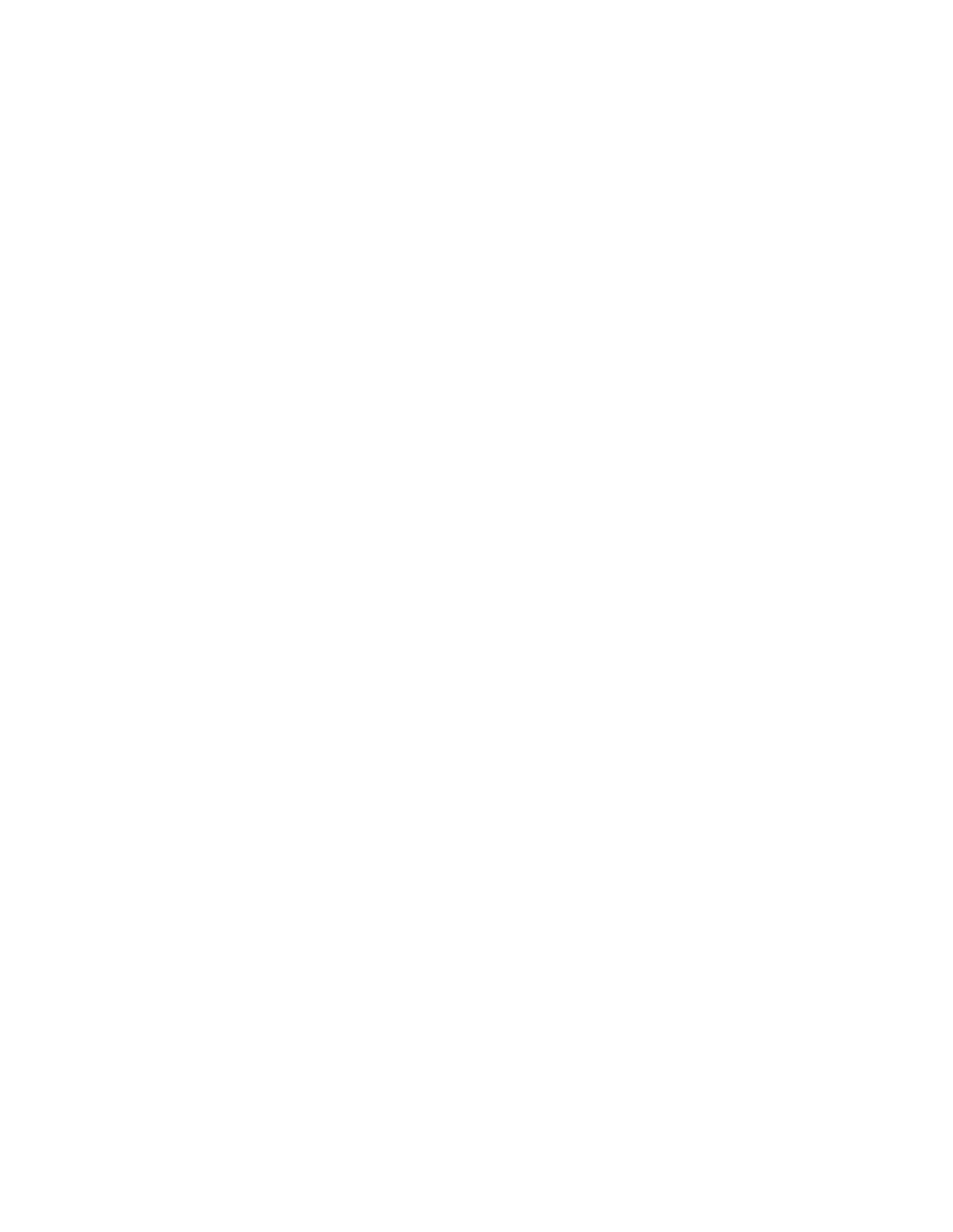## <span id="page-2-0"></span>**Introduction**

Public safety communications are fundamental to the ongoing viability, sustainability and security of modern societies. The Province of Manitoba's commitment to migrate to a P25 network demonstrates a focus on citizen wellbeing by ensuring that mission-critical tools remain available to Manitoba first responders and public service organizations.

Leveraging technological innovation and driving evolution to next generation technologies such as LTE, Bell has been at the forefront of communication services in Canada for over 139 years. Recognized as a global leader in a broad range of communication technologies, we are a proven, professional network operator with extensive experience providing best-inclass solutions, services and devices.

**Bell is pleased to present this Subscriber Equipment Guide to assist Public Safety Entities with radio equipment decisions**

We understand that communication technologies for Public Safety Entities (PSEs) must perform flawlessly and without interruption. As the incumbent public safety radio communications service provider in Manitoba since 1997, we are able to leverage our full control of the existing FleetNet system and network to offer a seamless migration to the new Public Safety Communications Service (PSCS). Furthermore, our collaboration with the Province of Manitoba over the past several years and our extensive history working with Manitoba public safety agencies puts us in a unique position to understand PSE requirements to ensure you are equipped with the information you need to make strategic radio equipment decisions.

Bell combines the local expertise of our Bell MTS team with the scale, resources and innovation leadership of the Bell Mobility national radio team to deliver reliable, cutting edge network infrastructure for public safety personnel in Manitoba. Bell Mobility has over 30 years of experience providing mission-critical public safety land mobile radio service and currently provides province-wide service to governments in four provinces. With over 80,000 public safety radio subscribers in Canada, no other service provider is trusted more than Bell to support first responders and public service organizations when it matters most.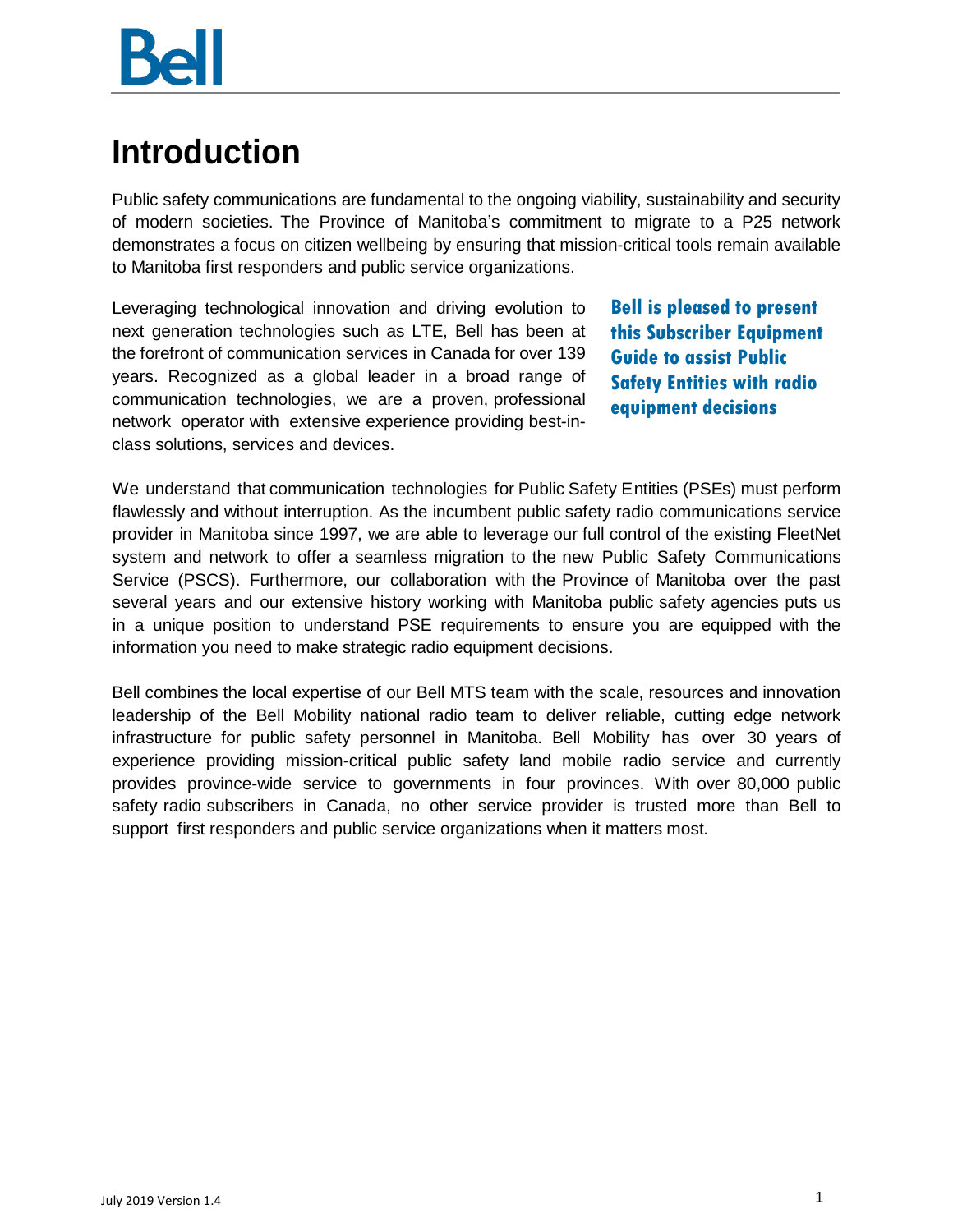

#### **Table of Contents**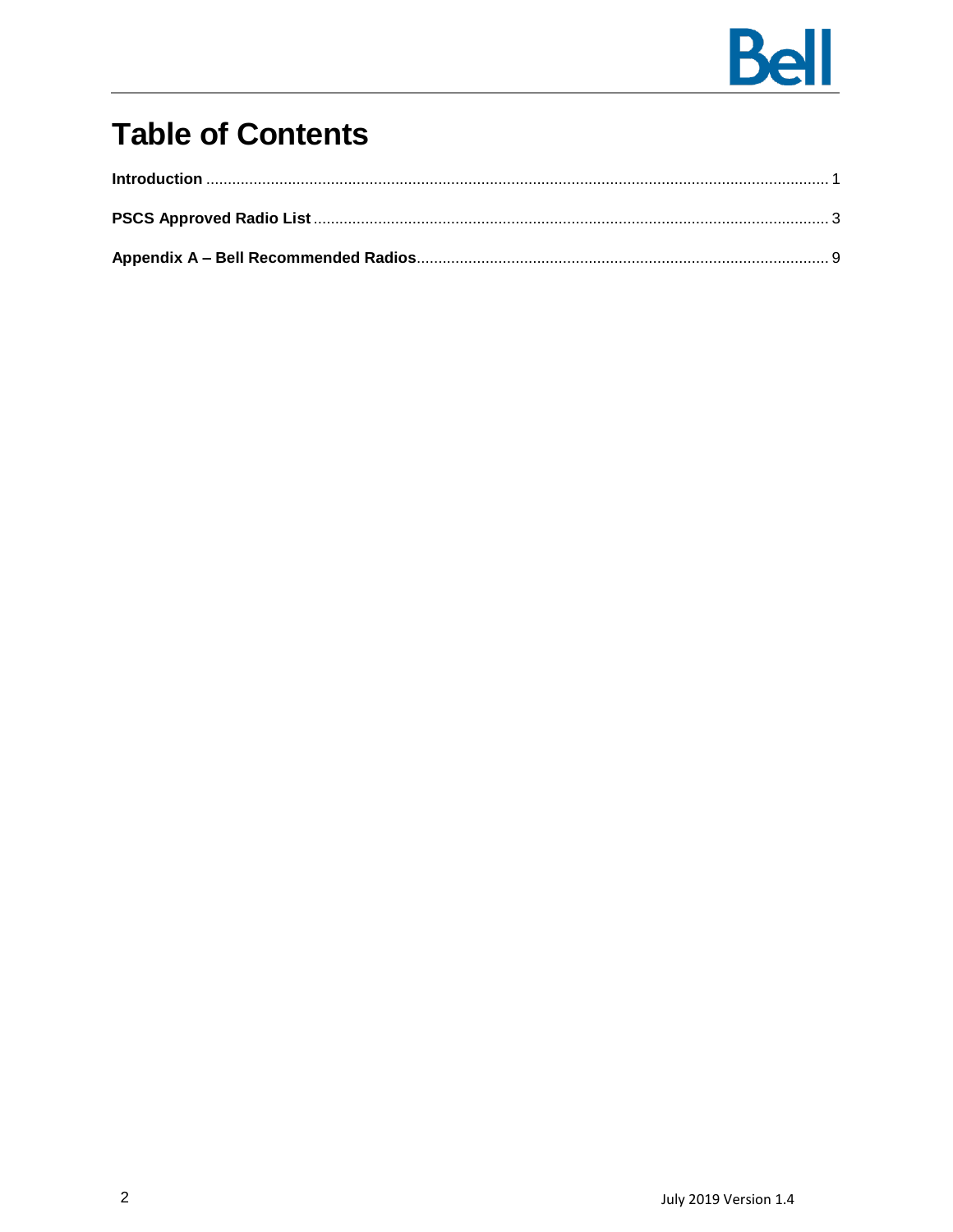# <span id="page-4-0"></span>**PSCS Approved Radio List**

Currently, only Motorola Solutions P25 radios are approved for use on the PSCS. Following transition, at the request of a PSE or third party, Bell is prepared to certify P25 compliant radios from other manufacturers for use on the PSCS. The requesting party will be responsible for all costs related to Bell's certification testing process. The current list of approved radios and minimum software requirements is identified in Table 1.0:

| Motorola                                                                                                 | <b>Minimum Software Requirements</b>                                                                                                                          |                                                                                                                                                                                                                                    |
|----------------------------------------------------------------------------------------------------------|---------------------------------------------------------------------------------------------------------------------------------------------------------------|------------------------------------------------------------------------------------------------------------------------------------------------------------------------------------------------------------------------------------|
| <b>Radio Model</b>                                                                                       | <b>Non-Encrypted Radios</b>                                                                                                                                   | <b>Encrypted Radios</b>                                                                                                                                                                                                            |
| APX <sup>™</sup> 8000H All-Band P25<br><b>Hazloc Portable Radio</b><br>MODEL 2.5 or MODEL 3.5            | <b>ASTRO DIGITAL CAI OPERATION</b><br>✓<br>✓<br><b>SMARTZONE OPERATION</b><br><b>P25 9600 BAUD TRUNKING</b><br>✓<br>✓<br><b>P25 LINK LAYER AUTHENTICATION</b> | <b>ASTRO DIGITAL CAI OPERATION</b><br><b>SMARTZONE OPERATION</b><br>$\checkmark$ P25 9600 BAUD TRUNKING<br>$\checkmark$ P25 LINK LAYER AUTHENTICATION<br><b>AES ENCRYPTION</b><br>✓<br>✓<br><b>ASTRO 25 OTAR W/ MULTIKEY</b>       |
| APX™ 8000HXE All-Band P25<br><b>Hazloc Portable Radio</b><br>MODEL 2.5 or MODEL 3.5                      | ✓<br><b>ASTRO DIGITAL CAI OPERATION</b><br>✓<br><b>SMARTZONE OPERATION</b><br><b>P25 9600 BAUD TRUNKING</b><br>✓<br><b>P25 LINK LAYER AUTHENTICATION</b><br>✓ | ✔ ASTRO DIGITAL CAI OPERATION<br>✓<br><b>SMARTZONE OPERATION</b><br>$\checkmark$ P25 9600 BAUD TRUNKING<br>$\checkmark$ P25 LINK LAYER AUTHENTICATION<br><b>AES ENCRYPTION</b><br>$\checkmark$<br><b>ASTRO 25 OTAR W/ MULTIKEY</b> |
| APX <sup>™</sup> 8000XE All-Band<br><b>Portable Radio</b><br>MODEL 1.5, MODEL 2.5 or<br><b>MODEL 3.5</b> | <b>ASTRO DIGITAL CAI OPERATION</b><br>✓<br><b>SMARTZONE OPERATION</b><br>✓<br>← P25 9600 BAUD TRUNKING<br><b>P25 LINK LAYER AUTHENTICATION</b><br>✓           | <b>ASTRO DIGITAL CAI OPERATION</b><br><b>SMARTZONE OPERATION</b><br>$\checkmark$ P25 9600 BAUD TRUNKING<br>$\checkmark$ P25 LINK LAYER AUTHENTICATION<br><b>AES ENCRYPTION</b><br>✓<br>✓<br><b>ASTRO 25 OTAR W/ MULTIKEY</b>       |
| APX <sup>™</sup> 8000 All-Band P25<br><b>Portable Radio</b><br>MODEL 1.5, MODEL 2.5 or<br>MODEL 3.5      | <b>ASTRO DIGITAL CAI OPERATION</b><br>✓<br>✓<br><b>SMARTZONE OPERATION</b><br>P25 9600 BAUD TRUNKING<br>✓<br><b>P25 LINK LAYER AUTHENTICATION</b><br>✓        | ✔ ASTRO DIGITAL CAI OPERATION<br>$\checkmark$<br><b>SMARTZONE OPERATION</b><br><b>P25 9600 BAUD TRUNKING</b><br><b>P25 LINK LAYER AUTHENTICATION</b><br>✓<br><b>AES ENCRYPTION</b><br>✓<br><b>ASTRO 25 OTAR W/ MULTIKEY</b><br>✓   |
| APX <sup>™</sup> 8500 All-Band P25<br><b>Mobile Radio</b>                                                | ✔ ASTRO DIGITAL CAI OP APEX<br>SMARTZONE OPERATION APX<br>✓<br><b>P25 TRUNKING SOFTWARE</b><br>✓<br>APX MOBILE RADIO AUTHENTICATION                           | ✔ ASTRO DIGITAL CAI OP APEX<br>SMARTZONE OPERATION APX<br>$\checkmark$ P25 TRUNKING SOFTWARE<br>APX MOBILE RADIO AUTHENTICATION<br>$\checkmark$ ASTRO 25 OTAR W/ MULTIKEY<br><b>AES ENCRYPTION</b><br>✓                            |

#### **Table 1.0 – Approved Radio List**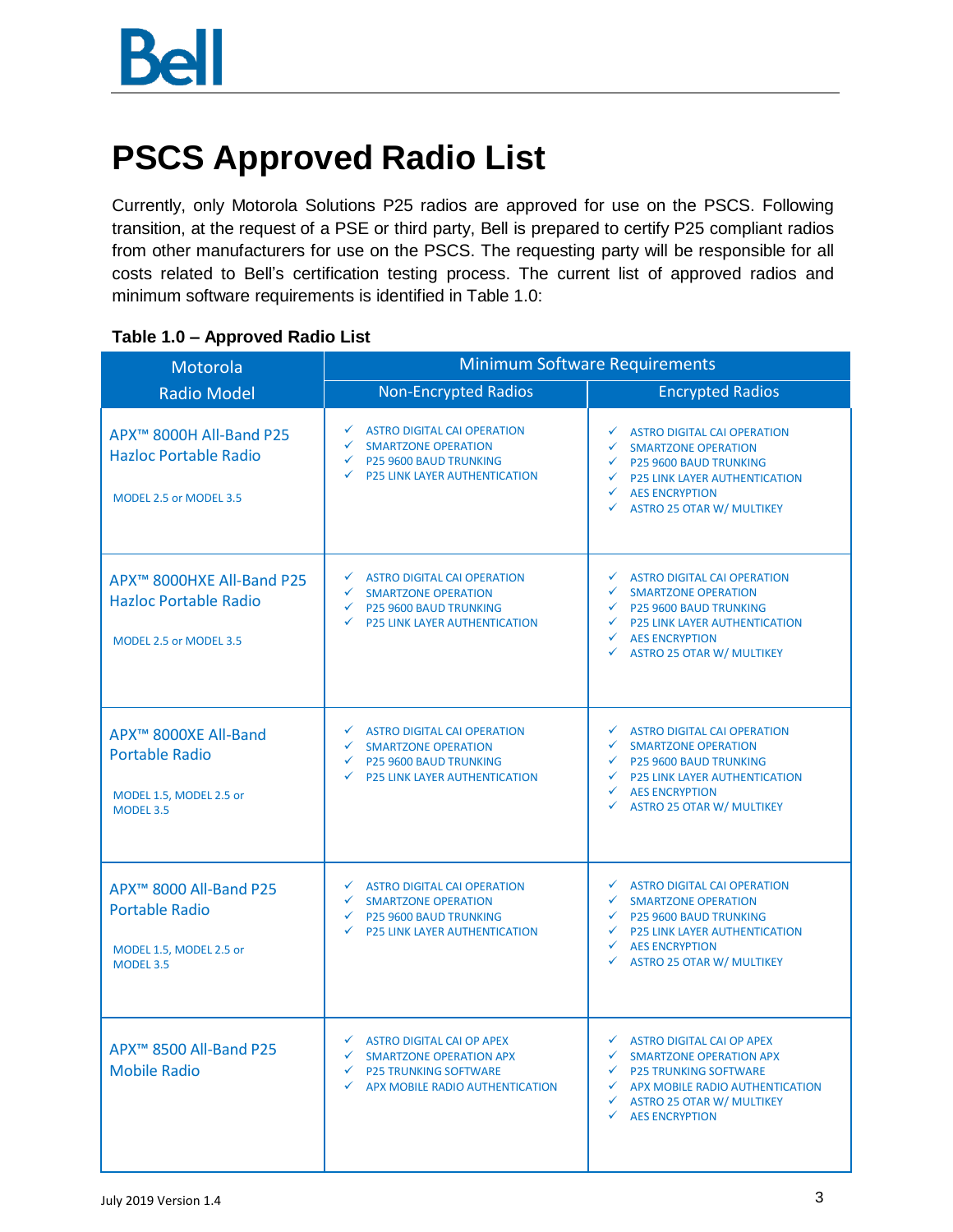

| Motorola                                                                                                      | <b>Minimum Software Requirements</b>                                                                                                                                                 |                                                                                                                                                                                                                                                     |  |
|---------------------------------------------------------------------------------------------------------------|--------------------------------------------------------------------------------------------------------------------------------------------------------------------------------------|-----------------------------------------------------------------------------------------------------------------------------------------------------------------------------------------------------------------------------------------------------|--|
| <b>Radio Model</b>                                                                                            | <b>Non-Encrypted Radios</b>                                                                                                                                                          | <b>Encrypted Radios</b>                                                                                                                                                                                                                             |  |
| APX™ 7000XE Multi-Band<br><b>P25 Portable Radio</b><br><b>MODEL 3.5</b>                                       | <b>ASTRO DIGITAL CAI OPERATION</b><br>$\checkmark$<br>✓<br><b>SMARTZONE OPERATION</b><br>P25 9600 BAUD TRUNKING<br>$\checkmark$<br><b>P25 LINK LAYER AUTHENTICATION</b><br>✓         | ✓<br><b>ASTRO DIGITAL CAI OPERATION</b><br><b>SMARTZONE OPERATION</b><br>✓<br>P25 9600 BAUD TRUNKING<br>$\checkmark$ P25 LINK LAYER AUTHENTICATION<br><b>AES ENCRYPTION</b><br>✓<br><b>ASTRO 25 OTAR W/ MULTIKEY</b>                                |  |
| APX <sup>™</sup> 7000 Multi-Band<br><b>Portable Radio</b><br>MODEL 3.5                                        | $\checkmark$<br><b>ASTRO DIGITAL CAI OPERATION</b><br>$\checkmark$<br><b>SMARTZONE OPERATION</b><br>P25 9600 BAUD TRUNKING<br>✓<br>✓<br><b>P25 LINK LAYER AUTHENTICATION</b>         | ✓<br><b>ASTRO DIGITAL CAI OPERATION</b><br>✓<br><b>SMARTZONE OPERATION</b><br>← P25 9600 BAUD TRUNKING<br><b>P25 LINK LAYER AUTHENTICATION</b><br>✓<br><b>AES ENCRYPTION</b><br>✓<br><b>ASTRO 25 OTAR W/ MULTIKEY</b>                               |  |
| APX <sup>™</sup> 7500 Multi-Band<br><b>Mobile Radio</b>                                                       | $\checkmark$ ASTRO DIGITAL CAI OP APEX<br>✓<br><b>SMARTZONE OPERATION APX</b><br><b>P25 TRUNKING SOFTWARE</b><br>✓<br>APX MOBILE RADIO AUTHENTICATION<br>✓                           | <b>ASTRO DIGITAL CAI OP APEX</b><br>✓<br><b>SMARTZONE OPERATION APX</b><br>$\checkmark$<br><b>P25 TRUNKING SOFTWARE</b><br>APX MOBILE RADIO AUTHENTICATION<br><b>ASTRO 25 OTAR W/ MULTIKEY</b><br>✓<br><b>AES ENCRYPTION</b>                        |  |
| APX™ 6000XE P25 Enhanced<br><b>Portable Radio</b><br>7/800 MHZ MODEL 1.5,<br>MODEL 2.5 or MODEL 3.5           | <b>ASTRO DIGITAL CAI OPERATION</b><br>$\checkmark$<br>$\checkmark$<br><b>SMARTZONE OPERATION</b><br>P25 9600 BAUD TRUNKING<br>✓<br>✓<br><b>P25 LINK LAYER AUTHENTICATION</b>         | ✓<br><b>ASTRO DIGITAL CAI OPERATION</b><br>✓<br><b>SMARTZONE OPERATION</b><br>P25 9600 BAUD TRUNKING<br>$\checkmark$<br>$\checkmark$<br><b>P25 LINK LAYER AUTHENTICATION</b><br><b>AES ENCRYPTION</b><br>✓<br>✓<br><b>ASTRO 25 OTAR W/ MULTIKEY</b> |  |
| APX <sup>™</sup> 6000 P25 Enhanced<br><b>Portable Radio</b><br>7/800 MHZ MODEL 1.5,<br>MODEL 2.5 or MODEL 3.5 | ✔ ASTRO DIGITAL CAI OPERATION<br><b>SMARTZONE OPERATION</b><br>✓<br>P25 9600 BAUD TRUNKING<br>✓<br><b>P25 LINK LAYER AUTHENTICATION</b><br>$\checkmark$                              | ✔ ASTRO DIGITAL CAI OPERATION<br><b>SMARTZONE OPERATION</b><br>✓<br>$\checkmark$<br><b>P25 9600 BAUD TRUNKING</b><br>$\checkmark$ P25 LINK LAYER AUTHENTICATION<br><b>AES ENCRYPTION</b><br>✓<br><b>ASTRO 25 OTAR W/ MULTIKEY</b><br>✓              |  |
| APX <sup>™</sup> 6500 P25<br><b>Mobile Radio</b><br>7/800 MHZ                                                 | $\checkmark$ ASTRO DIGITAL CAI OP APEX<br>$\checkmark$<br>SMARTZONE OPERATION APX<br><b>P25 TRUNKING SOFTWARE</b><br>$\checkmark$<br>APX MOBILE RADIO AUTHENTICATION<br>$\checkmark$ | $\checkmark$<br><b>ASTRO DIGITAL CAI OP APEX</b><br>✓<br>SMARTZONE OPERATION APX<br>$\checkmark$ P25 TRUNKING SOFTWARE<br>$\checkmark$ APX MOBILE RADIO AUTHENTICATION<br>$\checkmark$ AES ENCRYPTION<br><b>ASTRO 25 OTAR W/ MULTIKEY</b><br>✓      |  |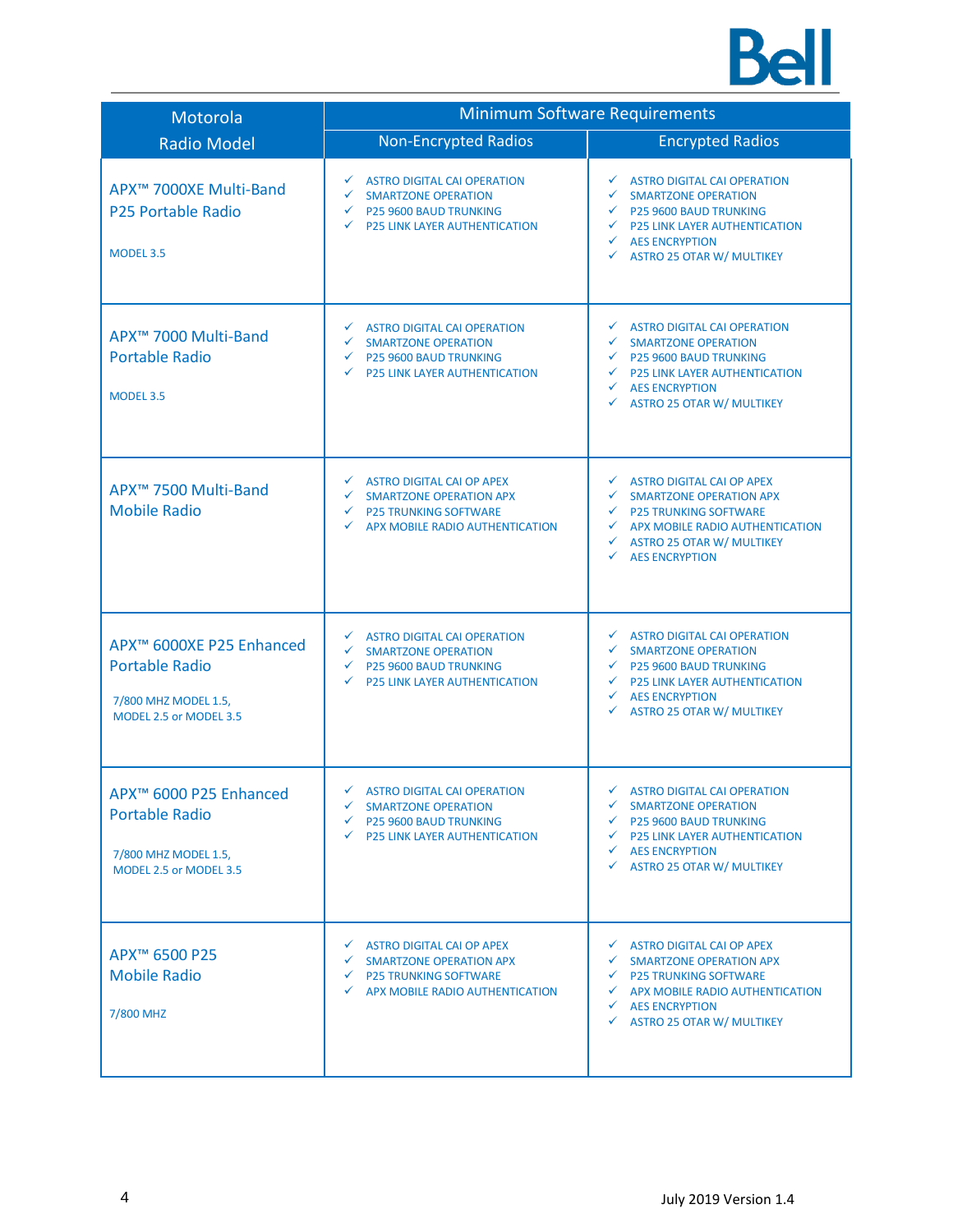

| Motorola                                                                           | <b>Minimum Software Requirements</b>                                                                       |                                                                                                                                                                                       |
|------------------------------------------------------------------------------------|------------------------------------------------------------------------------------------------------------|---------------------------------------------------------------------------------------------------------------------------------------------------------------------------------------|
| <b>Radio Model</b>                                                                 | <b>Non-Encrypted Radios</b>                                                                                | <b>Encrypted Radios</b>                                                                                                                                                               |
| APX <sup>™</sup> 4000 P25<br><b>Portable Radio</b><br>7/800 MHZ MODEL 2 or MODEL 3 | 3600 OR 9600 TRUNKING BAUD SIN<br>✓<br><b>P25 LINK LAYER AUTHENTICATION</b><br>✓                           | $\checkmark$<br>3600 OR 9600 TRUNKING BAUD SIN<br>$\checkmark$ P25 LINK LAYER AUTHENTICATION<br>$\checkmark$ AES ENCRYPTION<br>$\checkmark$ ASTRO 25 OTAR W/ MULTIKEY                 |
| APX <sup>™</sup> 4500 P25<br><b>Mobile Radio</b><br>7/800 MHZ                      | 3600 OR 9600 TRUNKING BAUD SIN<br>✓<br>APX MOBILE RADIO AUTHENTICATION<br>✓                                | $\checkmark$<br>3600 OR 9600 TRUNKING BAUD SIN<br>← APX MOBILE RADIO AUTHENTICATION<br>$\checkmark$ AES ENCRYPTION<br><b>ASTRO 25 OTAR W/ MULTIKEY</b><br>$\checkmark$                |
| APX <sup>™</sup> 3000 P25<br><b>Covert Portable Radio</b><br>7/800 MHZ MODEL 1     | SOFTWARE TRUNKING 9600 BAUD OR 3600<br>$\checkmark$<br><b>BAUD</b><br><b>P25 LINK LAYER AUTHENTICATION</b> | ◯ SOFTWARE TRUNKING 9600 BAUD OR 3600<br><b>BAUD</b><br>$\checkmark$ P25 LINK LAYER AUTHENTICATION<br>$\checkmark$ AES ENCRYPTION<br><b>ASTRO 25 OTAR W/ MULTIKEY</b><br>$\checkmark$ |
| APX <sup>™</sup> 1500 P25<br><b>Mobile Radio</b><br>7/800 MHZ                      | SW P25 TRUNKING (9600 only)<br>✓<br>APX MOBILE RADIO AUTHENTICATION<br>✓                                   | Not available                                                                                                                                                                         |
| APX <sup>™</sup> 1000 P25<br><b>Portable Radio</b><br>7/800 MHZ MODEL 2 or MODEL 3 | $\checkmark$ P25 TRUNKING (9600 only)<br><b>25 LINK LAYER AUTHENTICATION</b><br>✓                          | Not available                                                                                                                                                                         |
| APX <sup>™</sup> 900 P25<br><b>Portable Radio</b><br>7/800 MHZ MODEL 2 and MODEL 3 | ← P25 TRUNKING (9600 only)<br>$\checkmark$ P25 LINK LAYER AUTHENTICATION                                   | Not available                                                                                                                                                                         |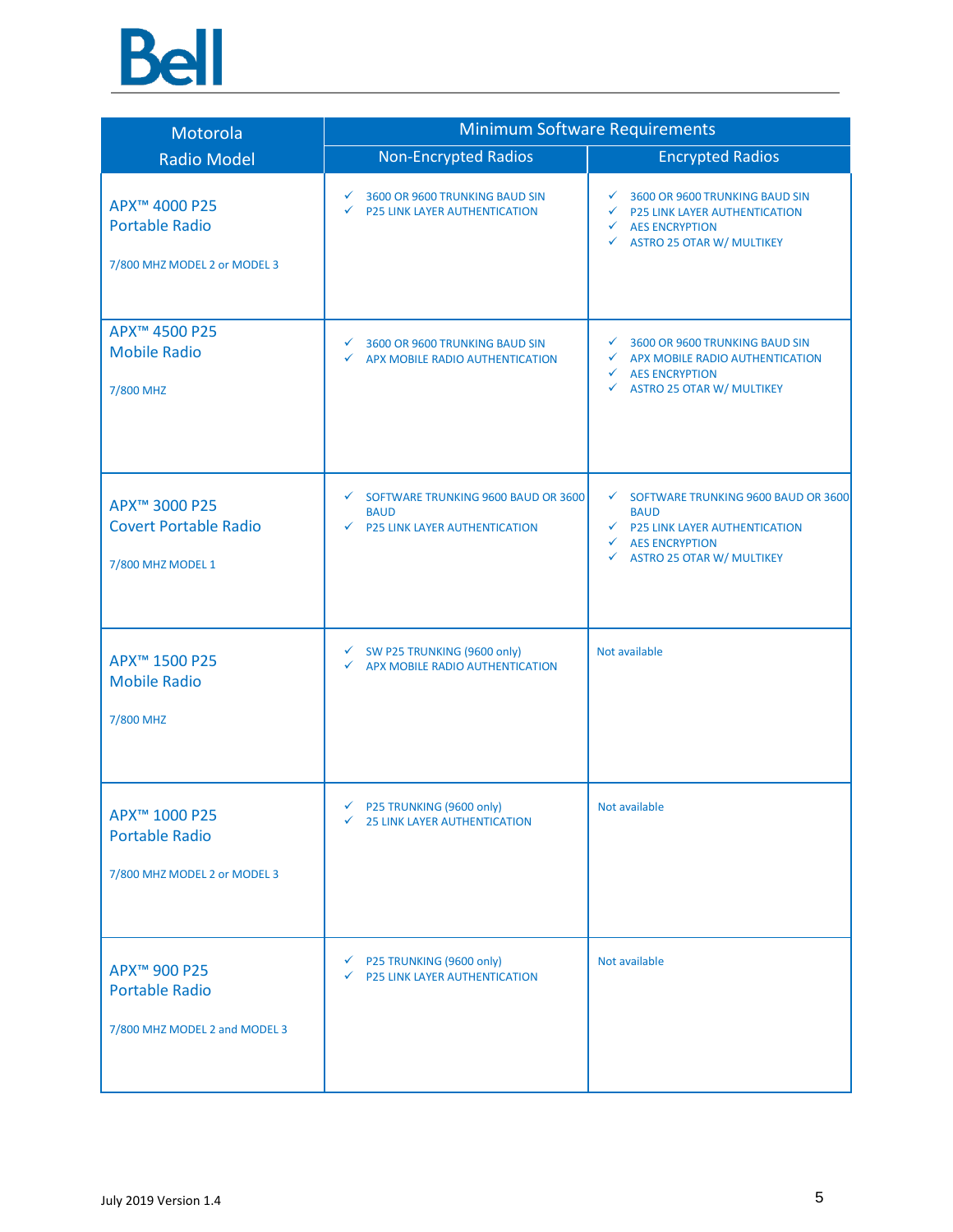

| Motorola                     | <b>Minimum Software Requirements</b>                                                                                                                                                |                                                                                                                                                                                                                                      |  |
|------------------------------|-------------------------------------------------------------------------------------------------------------------------------------------------------------------------------------|--------------------------------------------------------------------------------------------------------------------------------------------------------------------------------------------------------------------------------------|--|
| <b>Radio Model</b>           | <b>Non-Encrypted Radios</b>                                                                                                                                                         | <b>Encrypted Radios</b>                                                                                                                                                                                                              |  |
| APX <sup>™</sup> Consolettes | <b>ASTRO DIGITAL CAI OPERATION</b><br>✓<br><b>SMARTZONE OPERATION</b><br>✓<br><b>P25 9600 BAUD TRUNKING</b><br>$\checkmark$<br><b>P25 LINK LAYER AUTHENTICATION</b><br>$\checkmark$ | <b>ASTRO DIGITAL CAI OPERATION</b><br>✓<br><b>SMARTZONE OPERATION</b><br>✓<br><b>P25 9600 BAUD TRUNKING</b><br>✓<br><b>P25 LINK LAYER AUTHENTICATION</b><br>v<br><b>AES ENCRYPTION</b><br>✓<br><b>ASTRO 25 OTAR W/ MULTIKEY</b><br>✓ |  |

Motorola XTL and XTS Flash kits are no longer available from Motorola, and these radios will not operate on the PSCS unless previously upgraded with the minimum software requirements. For this reason, XTL and XTS radios have been removed from the approved radio list in Table 1.0.

PSEs who already have Motorola Solutions APX series radios that do not meet the minimum software requirements can upgrade their radios with a Flash kit, which must be purchased from Motorola Solutions or an authorized agent. PSEs are responsible for all costs related to upgrading their radios.

Once a radio has been provisioned with the appropriate software, the radio needs to be programmed with various features and functionality. A software codeplug is developed to capture the unique programming requirements for each radio, and then the codeplug is applied to the radio.

Bell will work with the individual PSEs to develop one standard codeplug per approved radio model purchased by the PSE, from Bell, without any additional charges.

For example, if a PSE purchases three APX 8000 radios and three APX 6000 radios, the PSE will receive two codeplugs: one for the APX 8000 radios and another for the APX 6000 radios. In this example, the three APX 8000 radios would have identical programming and the three APX 6000 radios would have identical programming resulting in no additional codeplug development charges applying.

For PSEs who require multiple codeplugs for the same radio model, additional codeplug development charges may apply.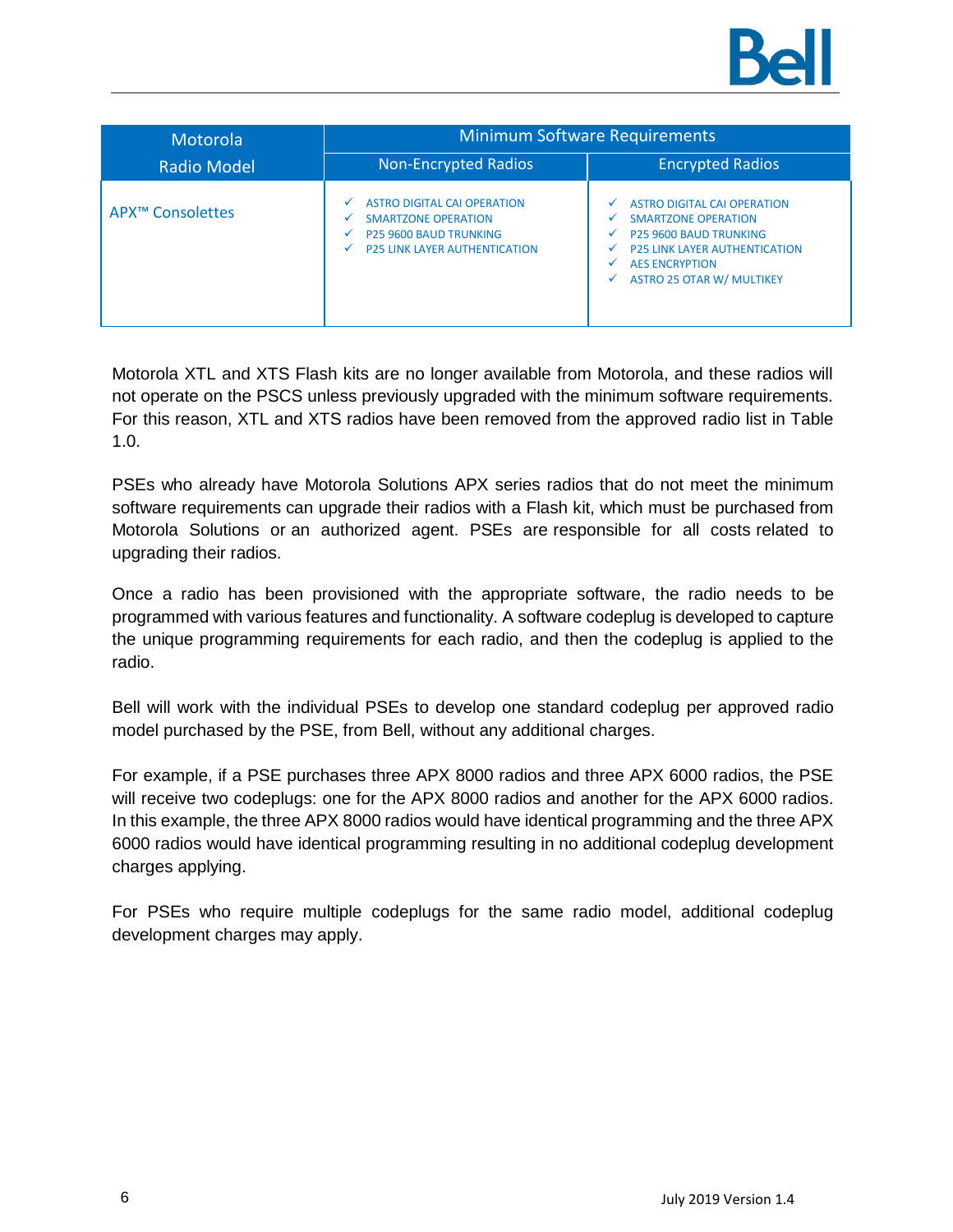#### **Subscriber Radio Recommendations**

Bell is pleased to provide PSEs with the opportunity to purchase Motorola Solutions APX Series P25 two-way radios. Purchasing your radio from Bell comes with the following advantages:



Bell will ensure that your operational requirements are matched with the appropriate software, features and radio model. Codeplug development and testing is included at no extra charge.

Purchasing your radio through Bell will result in a smooth transition to the PSCS. Bell will fully manage the process from radio purchase through configuration and transition to the PSCS.

At Bell's national radio service centres, our only job is to support public safety radio. Only experienced public safety radio service technicians will manage your urgent service requests.

Please see Appendix A for a list of Motorola Solutions APX P25 radios Bell recommends for use on the Public Safety

Communications Service. For more information on purchasing an approved radio from Bell, please contact Bell's authorized radio dealers, or contact Bell directly at:

[PSCSSupport@BellMTS.ca](mailto:PSCSSupport@BellMTS.ca)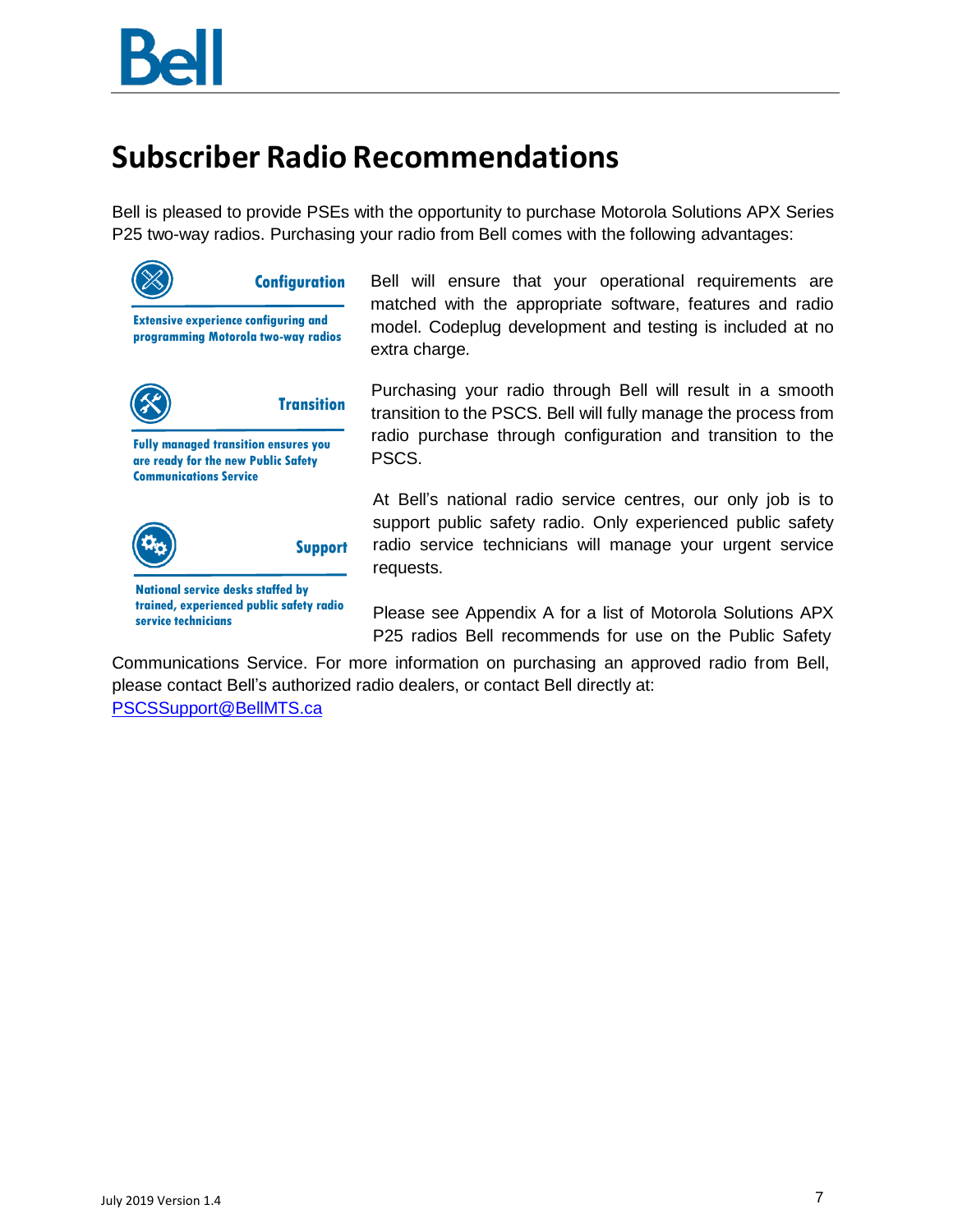

# <span id="page-9-0"></span>**Appendix A - Bell Recommended Radios**



**APX 8000HXE** 

All-band P25 portable radio with Adaptive Audio, designed for fire and rescue teams, Class I Div 1 HazLoc



**APX 8000H** 

All-band P25 portable radio with Adaptive Audio, designed for law enforcement agencies, Class I Div 1 HazLoc



**APX 8000XE** 

All-band P25 portable radio with Adaptive Audio, designed for fire and rescue teams



**APX 8000** 

All-band P25 portable radio with Adaptive Audio, designed for law enforcement agencies



**APX 8500** 

All-band P25 mobile radio, available in mid-power (up to 50 W) and high-power (up to 100 W) versions



**APX 6000XE** 

Single-band P25 portable radio with optional Adaptive Audio, designed for fire and rescue teams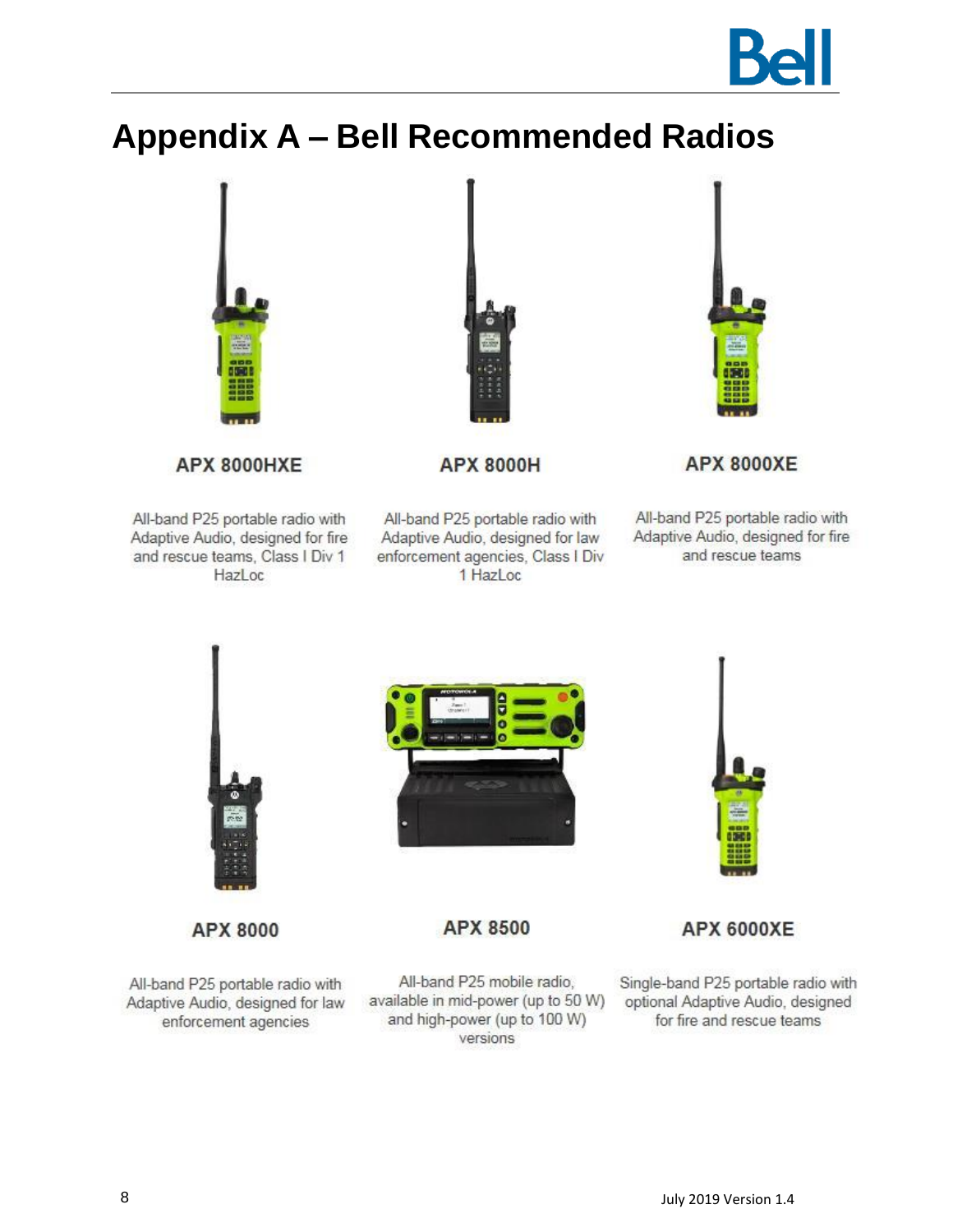



APX 6000

**APX 6500** 

Single-band P25 portable radio with optional Adaptive Audio, designed for law enforcement agencies

Single-band P25 mobile radio, available in mid-power (up to 50 W) and high-power (up to 100 W) versions







**APX 4000** 

Single-band P25 portable radio, designed to balance performance with afforability

**APX 4500** 

Single-band P25 mobile radio, designed to balance performance with afforability

Single-band entry-level P25 portable radio, designed for simple public safety apllications

**APX 1000**